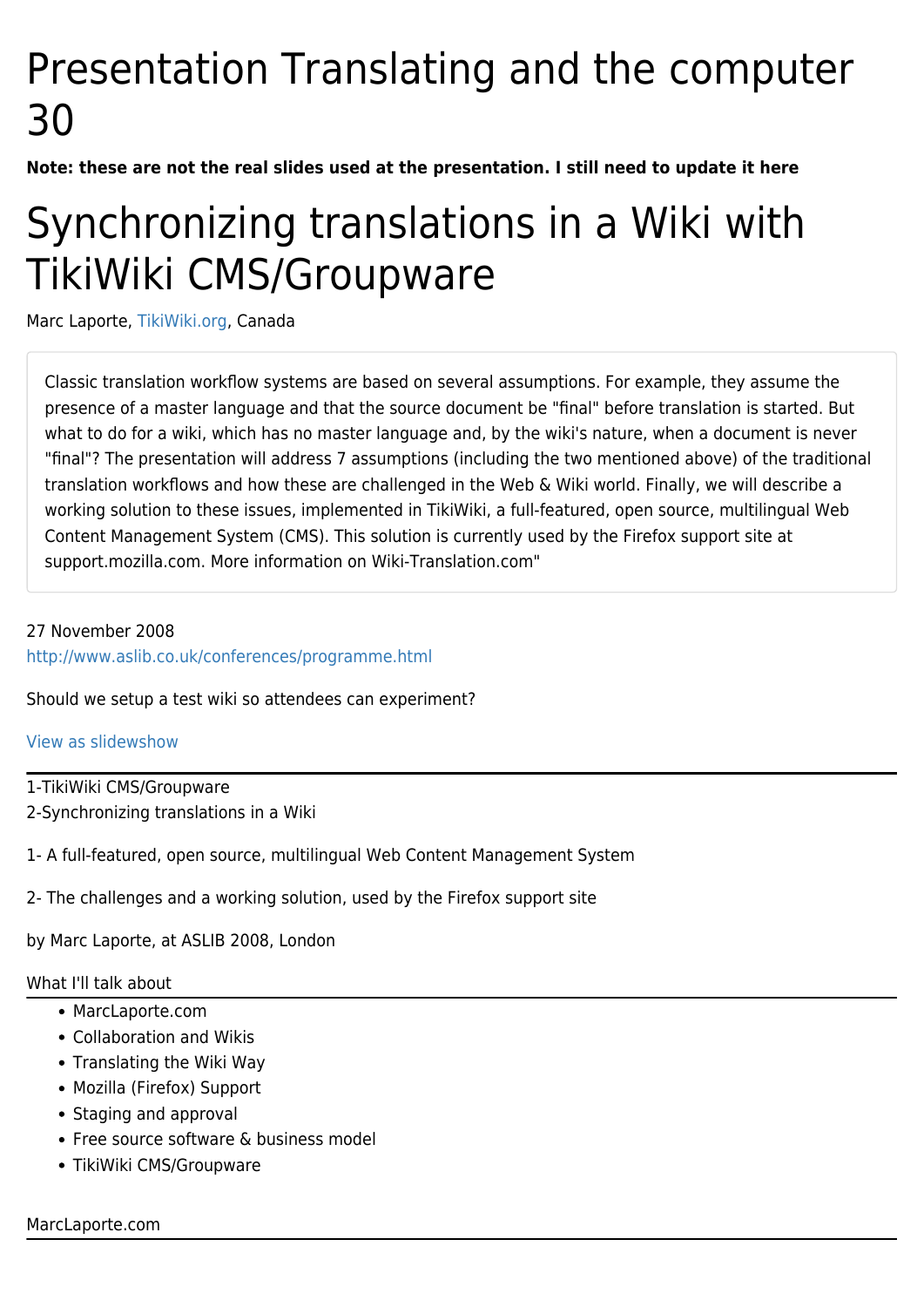- Over a decade of Web experience
- Expert on wikis, collaboration and groupware
- Project administrator of TikiWiki CMS/Groupware
- Longstanding interest and involvement in multilingual wikis

### Mass collaboration

What are the most important **volunteer mass collaboration projects** in the history of humankind?

Wikipedia

Add picture here

(add new slides) Where is the "field" going?

Did open source reduce the number of programmers?

Examples of mass collaboration, crowdsourcing in other fields (FOSS, Wikipedia, etc.)

Why engage new people in your projects?

If you do, 7 assumptions of traditional translation workflow, etc and what this means for wikis

examples of various level of openness vs control. Ex.:

SUMO example: not 100% open, but still permits participation

Tools should support that

## 7 assumptions of traditional translation processes and tools

- Master language
- Edit freeze
- Enforceable timely translation
- Controlled language pairs
- Strong coordination
- Trained translators
- Separation of Authoring and Translation

Often not applicable in a collaborative environment

#### Wikis: what for?

- Wikipedia
- Documentation
- Collaboration -> flexible, simple freeform project management
- Corporate Intranet or extranet
- Great for unstructured content, can be structured with categories and tags
- Effective document workflow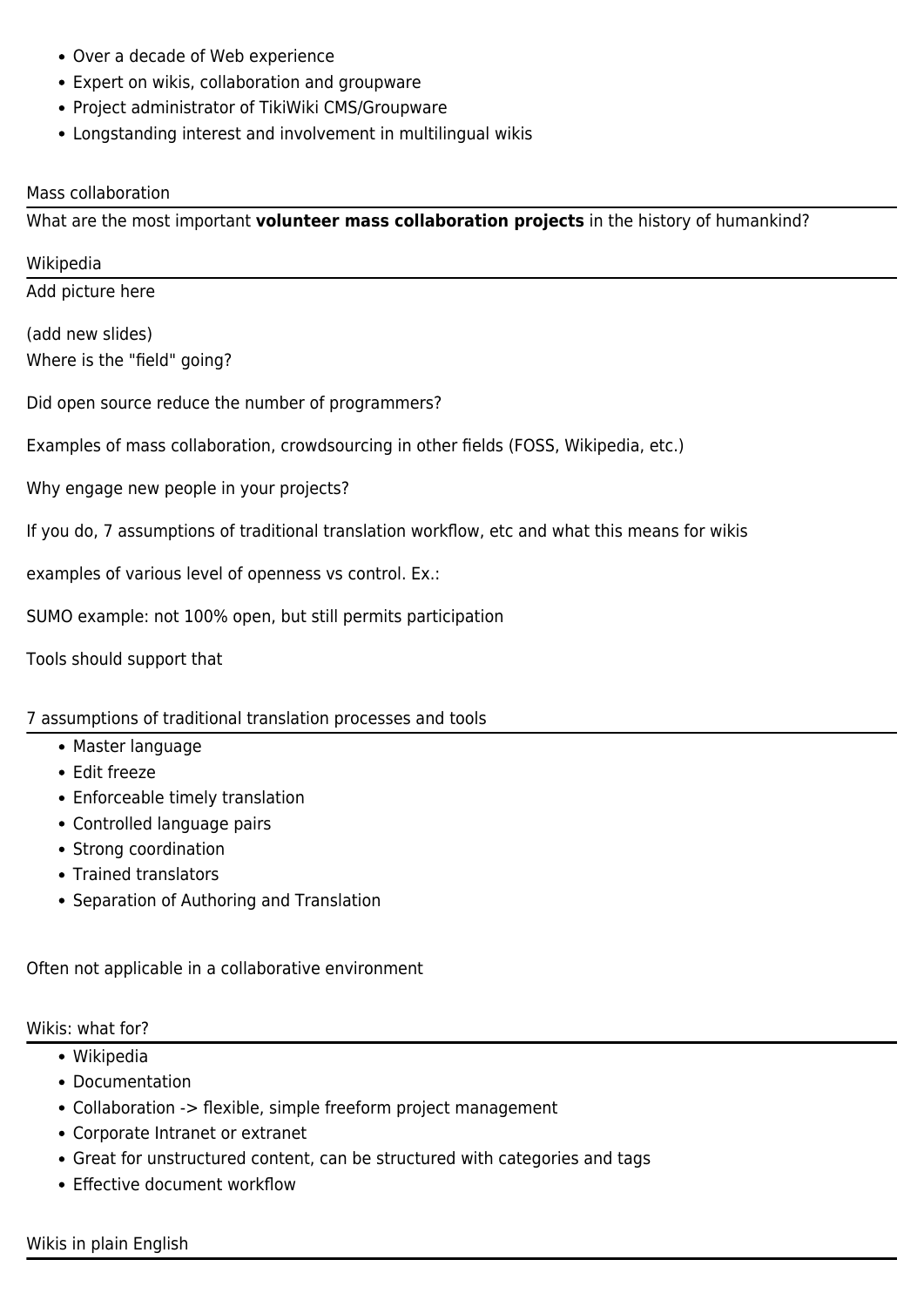Add image of video, with link <http://wikis-in-plain-english.notlong.com/>

### Why a wiki?

Give someone a fish and you feed them for a day. Teach someone to fish and you feed them for a lifetime.

Add that knowledge to a wiki And countless people will be able to learn on their own

And share their knowledge And many will feed their families

## Because email doesn't scale

(add picture here)

## Edit history

Powerful revision control: Every single change is tracked. Who/what/when + ability to show the difference

## [Need some good screenshots](https://tiki.org/tiki-editpage.php?page=Need+some+good+screenshots)

#### Wiki features

- Use a standard web-browser
- Shared, editable
- Wiki syntax for simple links and formatting
- Email notification of changes (opt-in)

#### The same page?

(add image here)

## Translating the Wiki Way

- What about when… ?
	- …minor changes are frequent?
	- …translation can't be expected to be complete everywhere?
	- …there is no master language?
- How do you track and propagate changes across languages? (without pulling your hair out  $\overline{\mathbf{x}}$ )

#### Wiki translation demo

(add image here, with link to play video)

## <http://clwe-demo.notlong.com>

## Wiki-Translation.com

(add image here)

## Who?

- Louis-Philippe Huberdeau
	- École de technologie supérieure
- Alain Désilets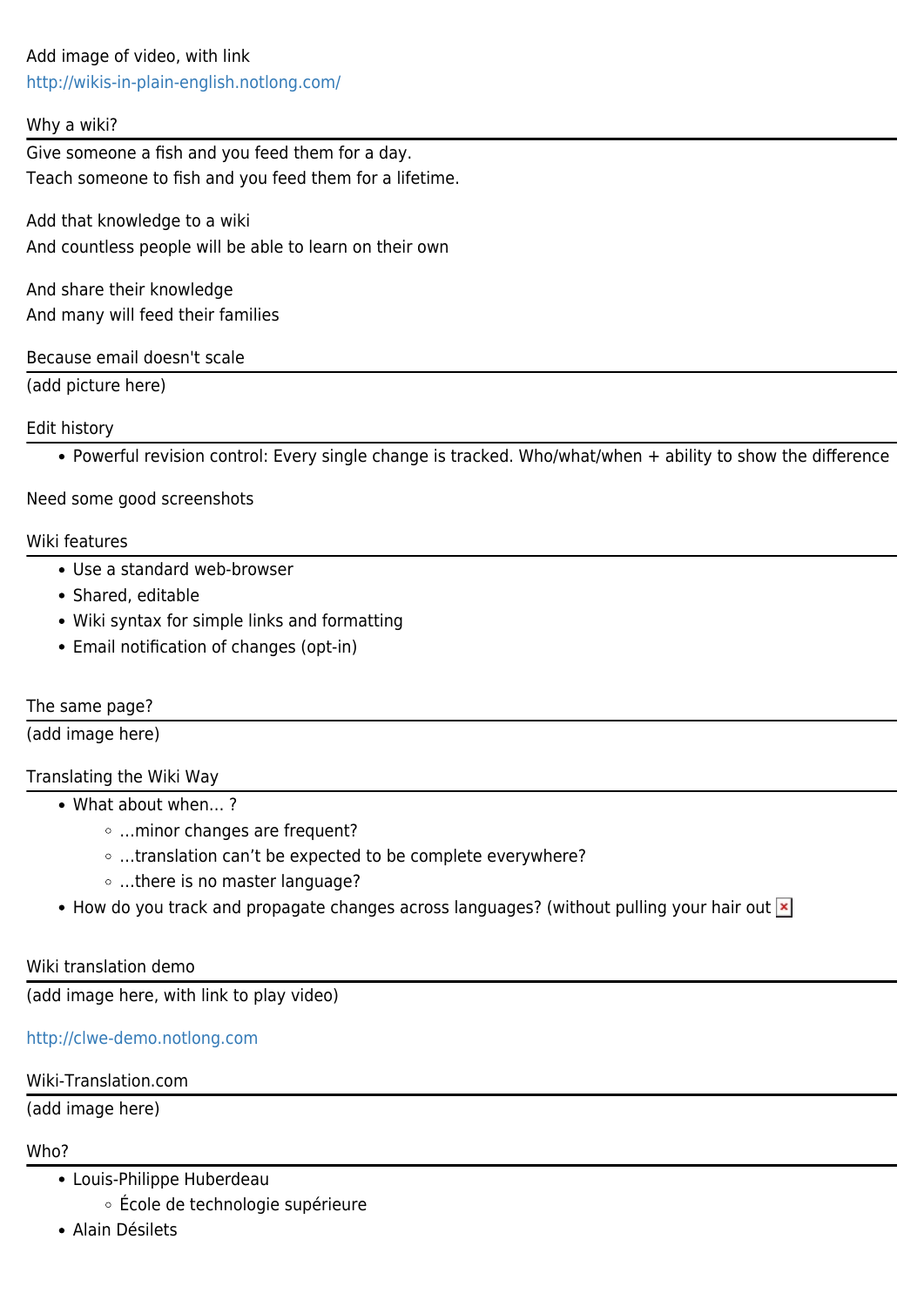- Conseil de recherches national du Canada
- Sébastien Paquet
	- Université du Québec à Montréal
- Nelson Ko
	- TikiWiki CMS/Groupware / Carleton Univ. / Citadel Rock
- Marc Laporte
	- TikiWiki CMS/Groupware / Avantech.net
- Xavier De Pedro
	- University of Barcelona
- **You?**

# Support.mozilla.com

- Needs accurate & precise documentation for Firefox
- Contributed by volunteers
- Minimum of 8 languages
- For urgent translations changes, messages can be tagged accordingly
- Staging & approval feature
- Starting with Firefox 3, application documentation is online
- Mozilla is both a user and a contributor/participant/partner.

# Staging and approval

 $\pmb{\times}$ 

# Free Source Software

- Shared resource
- Collaborative development
	- Contributor
	- User
- Popular examples
	- Linux
	- Firefox
	- Open Office

Free software is software which can be used, copied, studied, modified and redistributed with little or no restriction.

It's really free?

- Free beer?
- Free speech?
- Free kitten?
- What is the business model?
- How are you protected against vendor lock-in?

## Open Source Business model

• No license fee to use the software.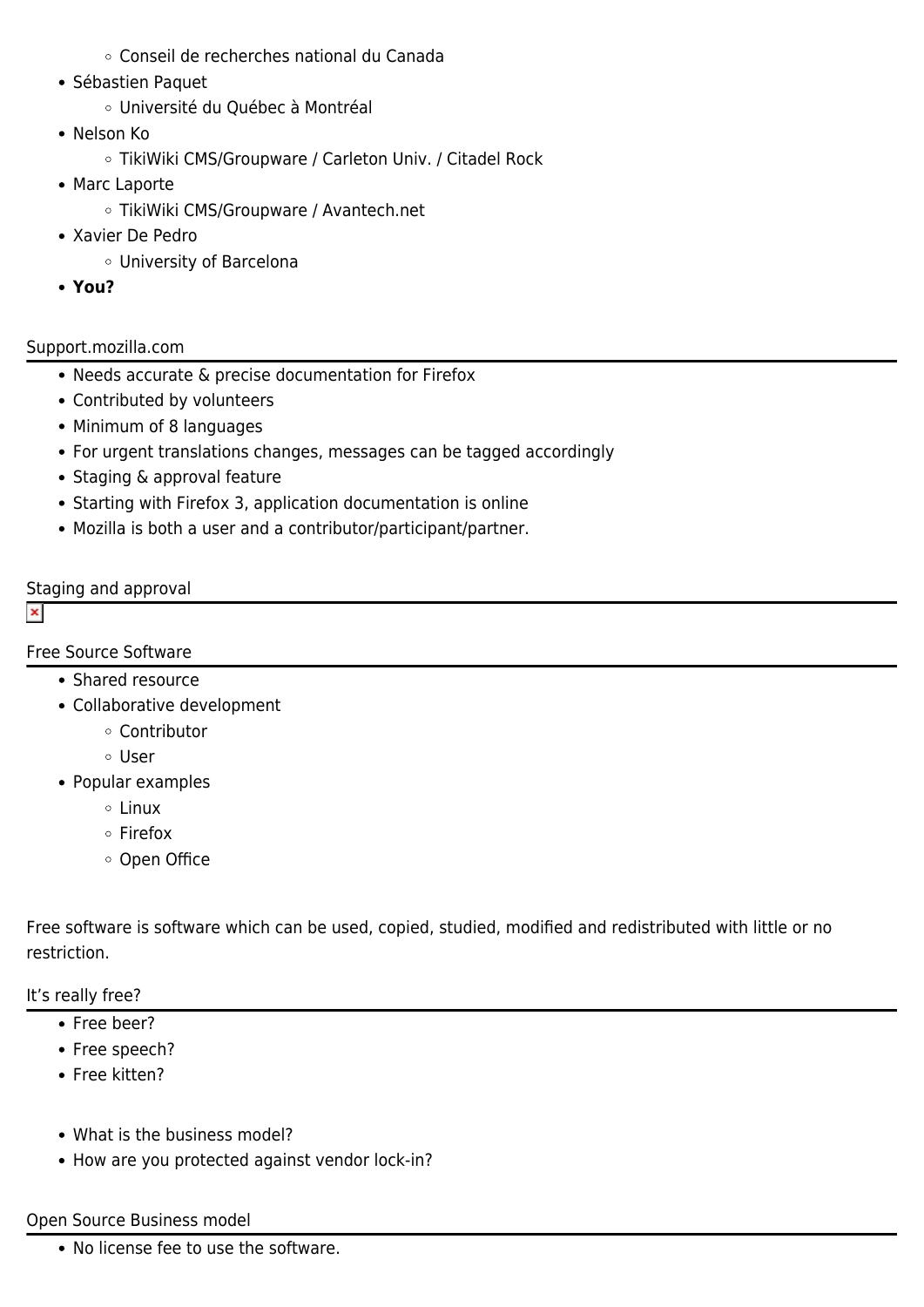- You can choose to pay for services
	- o Installation, support, training, custom development and hosting.
	- But not licenses.

## <http://info.tiki.org/Consultants>

### TikiWiki CMS/Groupware

- **T**ightly **I**ntegrated **K**nowledge **I**nfrastructure
- Combination CMS + wiki + groupware
- Stable & established application
- Very active community
- Free source software (LGPL)
- Consultants if you need paid support
- Used on tens of thousands of sites
- 6 years, hundreds of people.
- A new code commit every two hours

## TikiWiki CMS/Groupware

- Translated into 30+ languages
- 960 pages of documentation
- Unlimited number of users
- Unlimited number of groups
- Users can be in any number of groups
- Runs on standard php/mysql making web hosting easy and inexpensive

## More TikiWiki features

- Hundreds of built-in features
- Wiki
- Blogs & articles
- File gallery
	- $\circ$  Check-in/out, categories, plugin to filter
- Trackers
	- Custom database, forms and reports
- Discussion forums
- Polls
- Etc.

## TikiWiki Use Cases

- Online community / association / club / special interest group / NGO (A)
- Personal site / family site (A)
- Simple portal / news site (A)
- Advanced portal / news site (A)
- Corporate web site (A)
- Groupware Wiki / Corporate Wiki / Corporate Intranet / Team project (A)
- Public Wiki (A)
- Group knowledge base / Knowledge Management (KM) / institutional memory (A)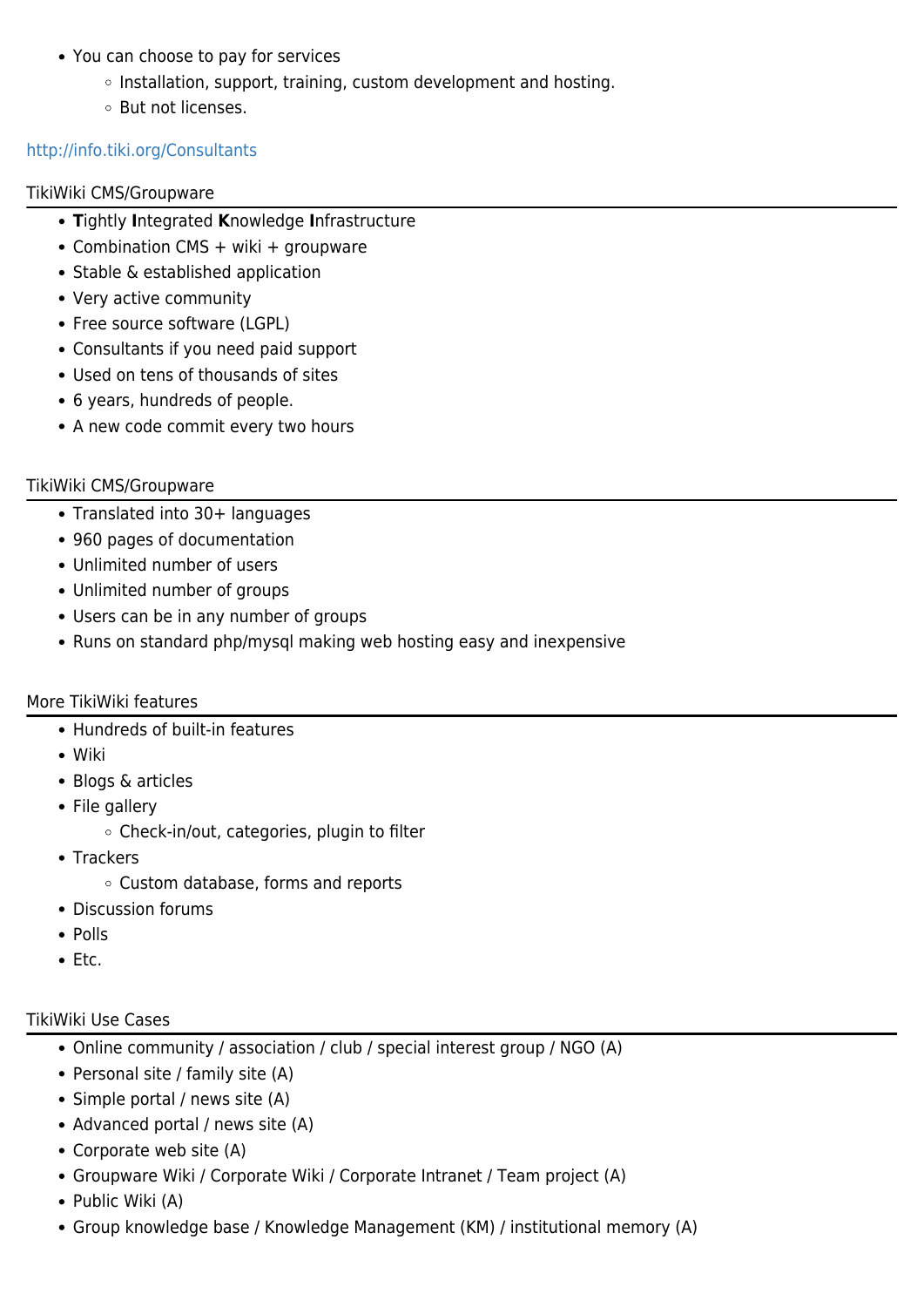- Product or software documentation and support (A)
- Customer extranet (B)

# TikiWiki Use Cases (part 2)

Personal knowledge base / manage my life (B) Wiki-based Project Management (PM) (B) Glossary / Dictionary / Encyclopedia (B) Writing a book (B) Framework / Activity Workflow / Specialized web Application (B) Document Workflow (B) Bug or Issue tracker (B) Collaborative research (B) Voice-enabled wiki and mobile applications (B) Geo CMS (B) Blog (one author) (C) Blog (several authors) (C) Event Management, Conference Management & planning (C)

TikiWiki Use Cases, part 3 Calendar of events (C) Document Management System (DMS) (C) SourceForge/Gforge type site (C) Translation Management System (TMS) (D) Traditional Project Management (PM) with Gantt charts, etc (E) E-learning / Learning Management System (LMS) / classroom / course management system (CMS) (D) Customer/Contact/Constituent relationship management (CRM) (D) Bibliography (D) E-democracy (D) Social networking / Job board / Dating site / hospitality exchange / Car Pooling (E) E-commerce / Shopping cart (E) Enterprise resource planning (ERP) / Accounting (E)

Tracker & form generator

[add image](https://tiki.org/tiki-editpage.php?page=add+image)

- Multilingual form & report generator
- Screencast:
	- http://twbasics.keycontent.org/movies/trackers.htm

## Collaboration

The TikiWiki community will be happy to work with any organization to help use:

- The same principles as Wikipedia
- The same technology as Firefox
- Free source software

3 things…